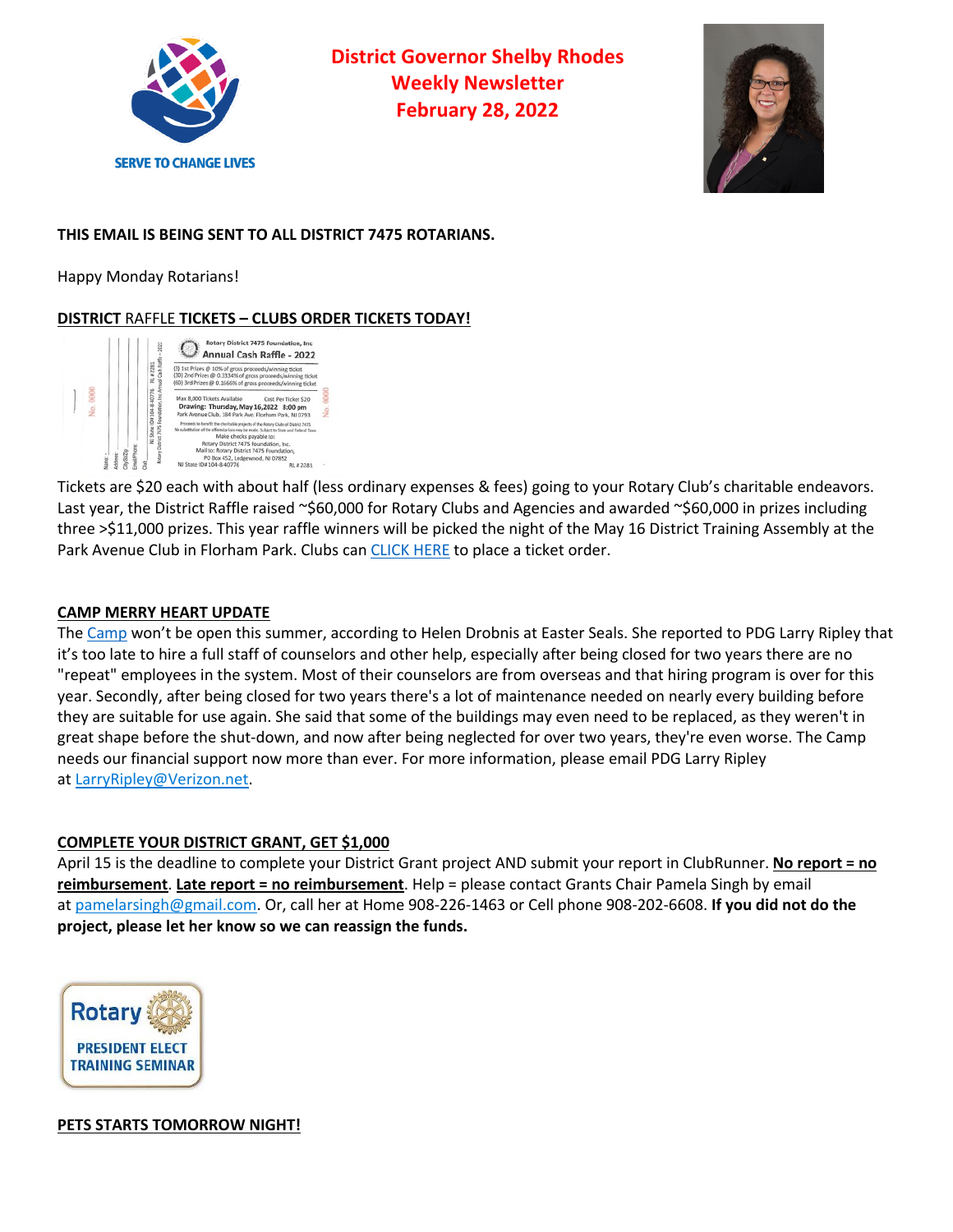President Elect Training Seminar, a required training for all incoming Presidents, starts tomorrow night with virtual Pre-PETS. President-Elects must register online HERE to attend the virtual sessions which will be March 1 and March 8 from 7:00 – 8:30 pm.

And, PETS in-person (also required training) will be held at the Marriott in Hanover, NJ on March 24-26. Again, PETS training is **MANDATORY** for all Presidents-Elect, even if you are currently a President with a 2-year term or were President in the past. President-Elects must register online HERE to attend in-person PETS.

For more Pre-PETS/PETS information, email DGE John Shockley at johndg2223@aol.com.

### **NOMINATE YOUR ROTARY ROOKIE OF THE YEAR!**

Awards are the recognition we "pay" our volunteers keeping them motivated on our mission. Rotary District 7475 Rookie of the Year recognizes a first-year Rotarian who has contributed to their Club and community in very special ways. Attached is a memo outlining the award and process. Nominations are due by March 12. (And, while we are on the subject of District Awards. Please find attached a complete list of awards.) For more information, email District Awards Chair Dave Breidinger at dbreidinger1@comcast.net.

### **MANUAL OF PROCEDURES – ANNUAL UPDATE**

#### **Attention Club Presidents**

The link below will take you to a copy of the 2021-2022 District 7475 Manual of Procedures. (MOP). This is document that provides guidance on how the District operates. Each year there is an annual review and Club can recommend changes to MOP. If your club would like to recommend any changes, please submit the changes (or new additions) to PDG Barry Kroll (barrykroll@aol.com) who is the Chair of the MOP review committee. The deadline for submitting changes will be March 6, 2022. Approved changes will be incorporated into the 2022-2023 Manual of Procedures. The document will be voted upon at the District Training Assembly scheduled for May 7, 2022 **2020-2022 MANUAL OF PROCEDURES LINK**

#### **CLUBS NEWS - WHAT'S UP AROUND THE DISTRICT**

CLICK HERE to access this week's article. How does your Club get featured next week? Simply email your news to Rotary7475news@gmail.com. Our deadline is every Friday around 5 pm.

## **DISTRICT PUBLIC IMAGE COMMITTEE WEEKLY BOOST**

Today's topic: **Rotary Spotlight!** Who is Rotary? We are problem solvers, opportunity creators and change makers. Please enjoy our Rotary Spotlight stories to learn more about being a Rotarian.

Rotary Spotlight is an area where our amazing Rotarians share his/her personal stories of how they learned about the Rotary in North/Central NJ District 7475. Visit https://njrotary.org/page/rotary-spotlight to read how Ms. Dorothy Huey, member of Nutley Rotary Club became a member.

If you would like to share your thoughts about what Rotary means to you, and How your passion has impacted your community, please contact Polia Quiles at pmquiles@outlook.com to feature your story in the spotlight. For more Public Image information, email District Public Image Chair Dorothy Huey at hueynews@optonline.net

#### **FEBRUARY AND MARCH EVENTS**

**Thursday, March 3 at 4:30 pm – Madison Rotary Club invites all District Rotarians** to a special training on mentoring. Mentoring helping new members become acclimated to Rotary and amazing Rotarians. The training will be held online via Zoom. Advance registration required. Sign-upon online HERE.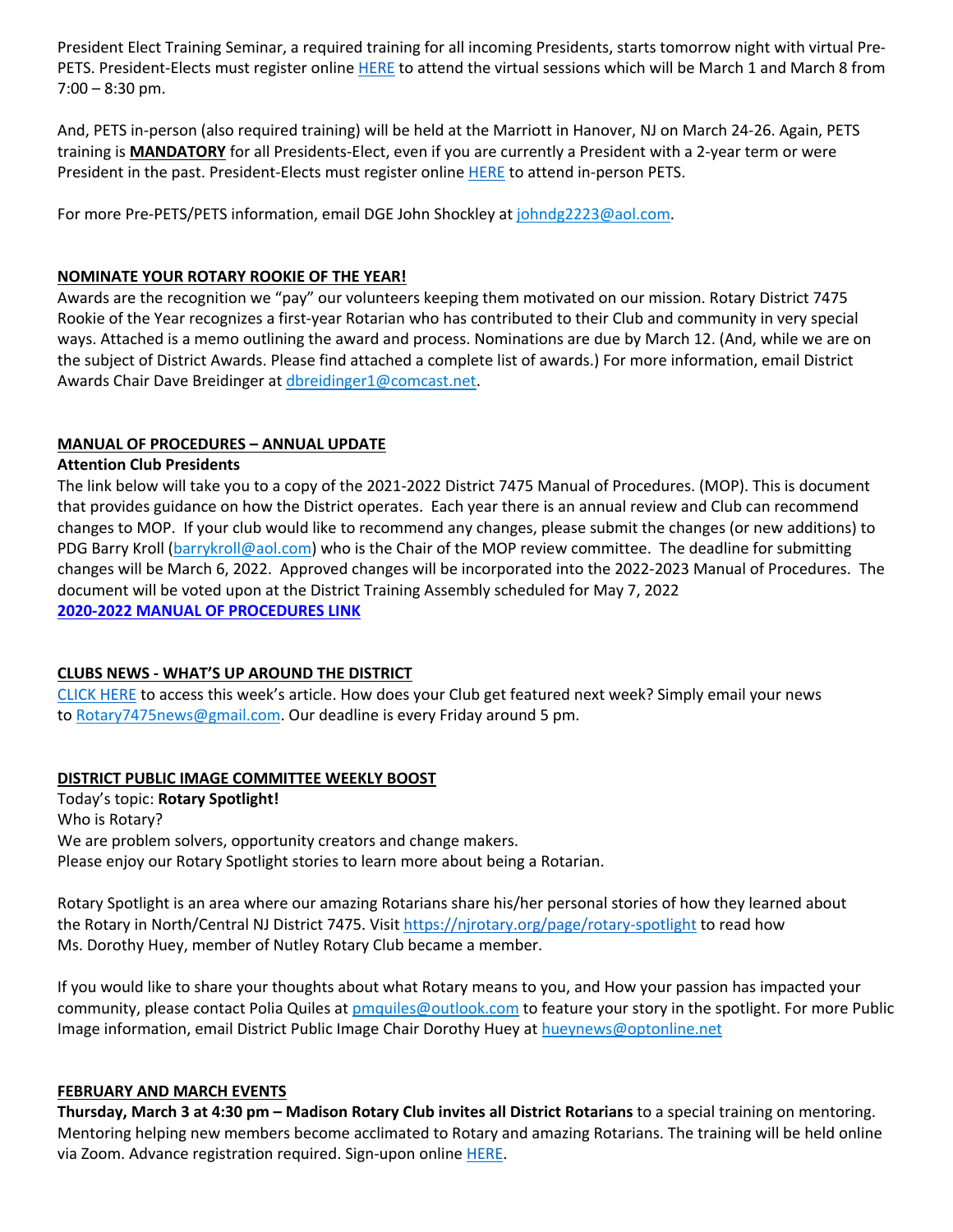**Thursday, March 3 at 6 pm – Advisory College of Past District Governors** – The 2022 College meeting will be held at the Park Avenue Club in Florham Park. PDGs please mark your calendar and check your mail for a special invite. RSVPs from PDGs are due Thursday, February 24. Please email me with your RSVPs, Shelby@HartmannRhodes.com.

**Monday, March 14 at 12 noon – Membership Orientation Lunch & Learn** – We are hosting a Rotary member orientation program as part of our 2022 Lunch and Learn series. This program is designed for all members and is especially good for newer members, club officers and those in leadership positions. Rotary is a dynamic organization and new initiatives are being implemented all the time – learn about the new trends in Rotary and help your club be more successful. Advance registration is required. Sign-up online HERE.

\*\*\* Please consider attending this important event. The session will be recorded but being online will get your individual questions answered. Presenters will include DGE John Shockley, DGN Sam Maddali, District Chief of Staff Mark Hartmann and PDG Barry Kroll (our District Membership Chair) and myself. For more information, please email PDG Barry at barrykroll@aol.com.

**Tuesday, March 15 at 6 pm – District Leadership Meeting** – This meeting will be held at the Park Avenue Club in Florham Park 184 Park Avenue, Florham Park. Dinner plus unlimited soft drinks and two other drinks included per person. Tickets cost \$20 per person. Tickets should be purchased in advance by Friday, March 11 online HERE. For more information, email me at Shelby@HartmannRhodes.com.

**Thursday, March 31 at 6 pm** – **District Finance Committee** – This meeting will be held online via Zoom. Advance registration required. Sign-up online HERE. For more information, email Finance Committee Chair Larry Wefferling at larry@wefferlingcpa.com.

#### **APRIL, MAY & JUNE 2022 EVENTS**

**Saturday, April 9 at 8 am - Rotary Leadership Institute (aka "RLI") –** Rotary Leadership Institute will take place virtually for this session. Cost for the program is \$25.00 payable at time of registration. The District will provide a limited number of scholarships and reimburse attendees after successful completion of the program. Please consider signing up or better yet bring a team from your club. Excellent Club leadership and an understanding of Rotary is essential to the future success of your club. Does your club have more members than it knows what to do with? Are you providing more services and programs than ever before? Is your club working both locally and internationally? Does everyone in you club understand The Rotary Foundation? These topics are just a few of the items that will be covered at RLI. **CLICK HERE TO REGISTER**

**CLICK HERE FOR RLI FLYER (send to your club members)**

For more information, email PDG Barry Kroll at **barrykroll@aol.com**.

**APRIL 22-24, 2022 – ANNUAL DISTRICT 7475 CONFERENCE –** Details, agenda, and registration information are available on the district website, **CLICK HERE** for details. For more information, contact 2022 District Conference Chair Mike "Dutch" Minor at mminor@onevera.com.

**Saturday, April 30 – Rotary Empanadas & Food Truck Festival supporting The Rotary Foundation Annual Fund –** We're looking for Clubs to be sponsors for this Annual Fund fundraiser which will be held from 11 am to 7 pm at Central Jersey Airport in Manville (Somerset County.) For a \$1,000 sponsorship, Clubs will get a Paul Harris Fellow plus 10 event tickets. We need your support at this event to reach our fundraising goals. **CLICK HERE TO GET TICKETS AND BECOME A SPONSOR**. For more information, email event Chair Joe Nastus at jnastus150@gmail.com.

**Tuesday, May 3 at 6 pm – District Leadership Meeting** – This meeting will be held at the Park Avenue Club in Florham Park. Agenda to follow. Save the date. For more information, email me at Shelby@HartmannRhodes.com.

**Monday, May 16 – 2022 District Training Assembly** – Presidents-Elect, Secretaries-Elect, Treasurers-Elect and Foundation Chairs-Elect will take over the Park Avenue Club in Florham Park for training. Mark your calendars now. More details to follow as we get closer. For more information, email DGE John Shockley at johndg2223@aol.com.